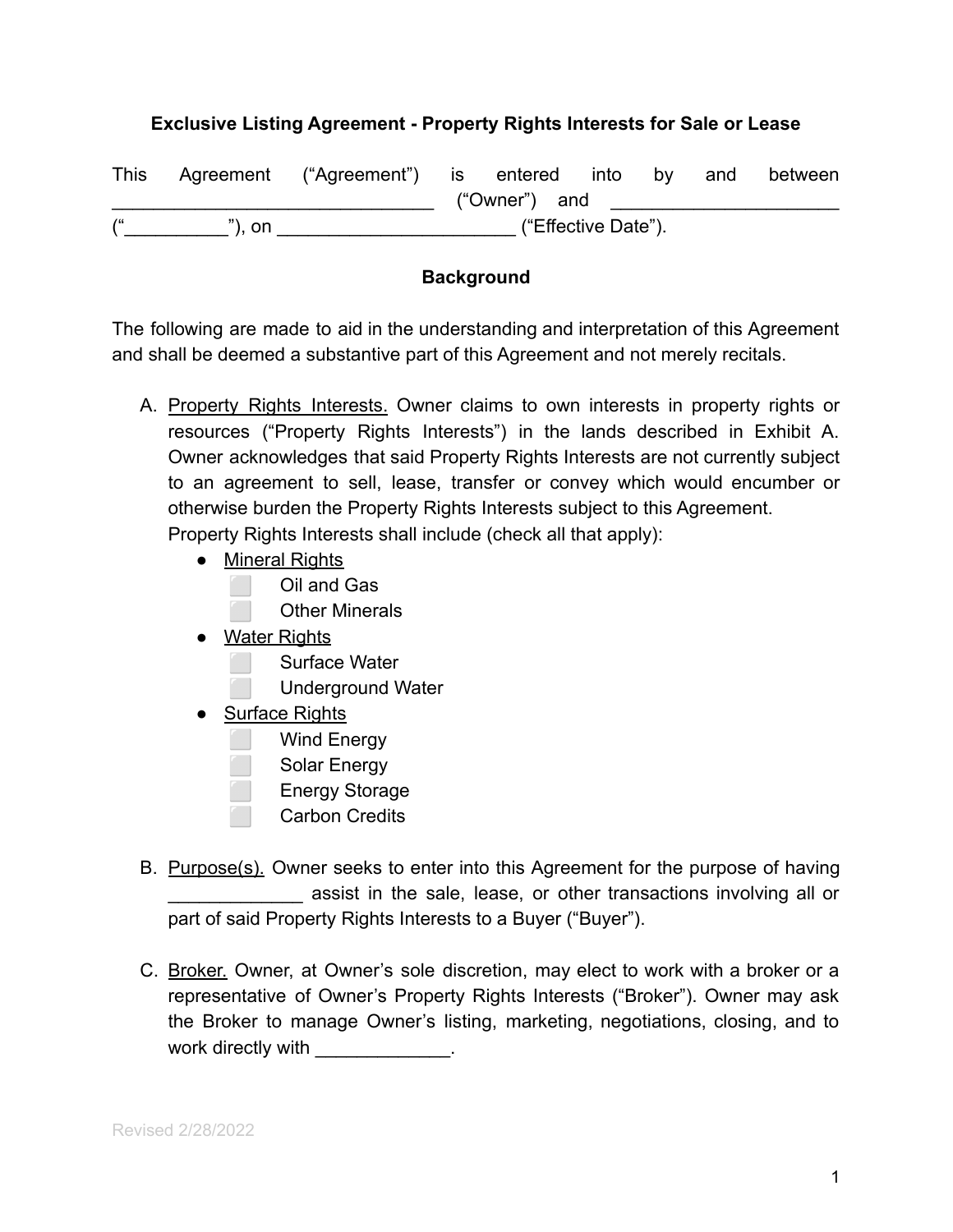## **Terms of Agreement**

In consideration of the covenants set forth herein and the mutual benefits to be derived by the parties ("Parties") to this Agreement, and other good and valuable consideration, the receipt and sufficiency of which are hereby acknowledged, Owner and do hereby agree as follows:

- 1. Acceptance and Execution of Documents. Owner has sole authority to accept or decline deal terms from potential Buyers and sign agreements. Once Owner has accepted an offer, Owner agrees to execute all documents required to complete the anticipated transaction that was agreed to by Owner. On or before 5 days following the final execution of said documents, Owner also agrees to provide with a copy of all documents associated with the transaction, to include proof and evidence of compensation received.
- 2. Term. The term of this Agreement shall be 12 months from the Effective Date ("Term"). The Term may be extended as provided in paragraph "Term Extension" and " The Service Fees" below.
- 3. Exclusivity. Owner enters into this Agreement and hereby gives the exclusive right and authority to negotiate on Owner's behalf or assist the Owner in any negotiations, and represent Owner for the purposes defined in paragraph B above. \_\_\_\_\_\_\_\_\_\_\_\_\_\_\_ might elect, in its sole discretion at any time, with Owner's permission, to indirectly negotiate through Owner's attorney, if any and available, by providing to Owner's attorney all the necessary information to secure the best terms for Owner.
- 4. Third Party. During the Term, Owner shall not sell, lease, sign an option to sell or lease, or otherwise encumber the Property Rights Interests except as provided herein. During \_\_\_\_\_\_\_\_\_\_\_\_\_\_'s marketing of the Property Rights Interests (on its global reach website, in person, via email campaigns, social media campaigns, at conferences, and more), Owner might receive direct offers or solicitations that will be a result of \_\_\_\_\_\_\_\_\_\_\_\_\_'s investments and marketing efforts. During the Term, Owner shall notify entity of all offers, notifications or solicitations received regarding the Property Rights Interests. Said notice to \_\_\_\_\_\_\_\_\_\_\_\_\_\_\_ must be made within 5 days after receipt of an offer, notification or solicitation. Offers, notices or solicitations shall include but not be limited to written or verbal offers to buy, offers to lease, offers to grant an option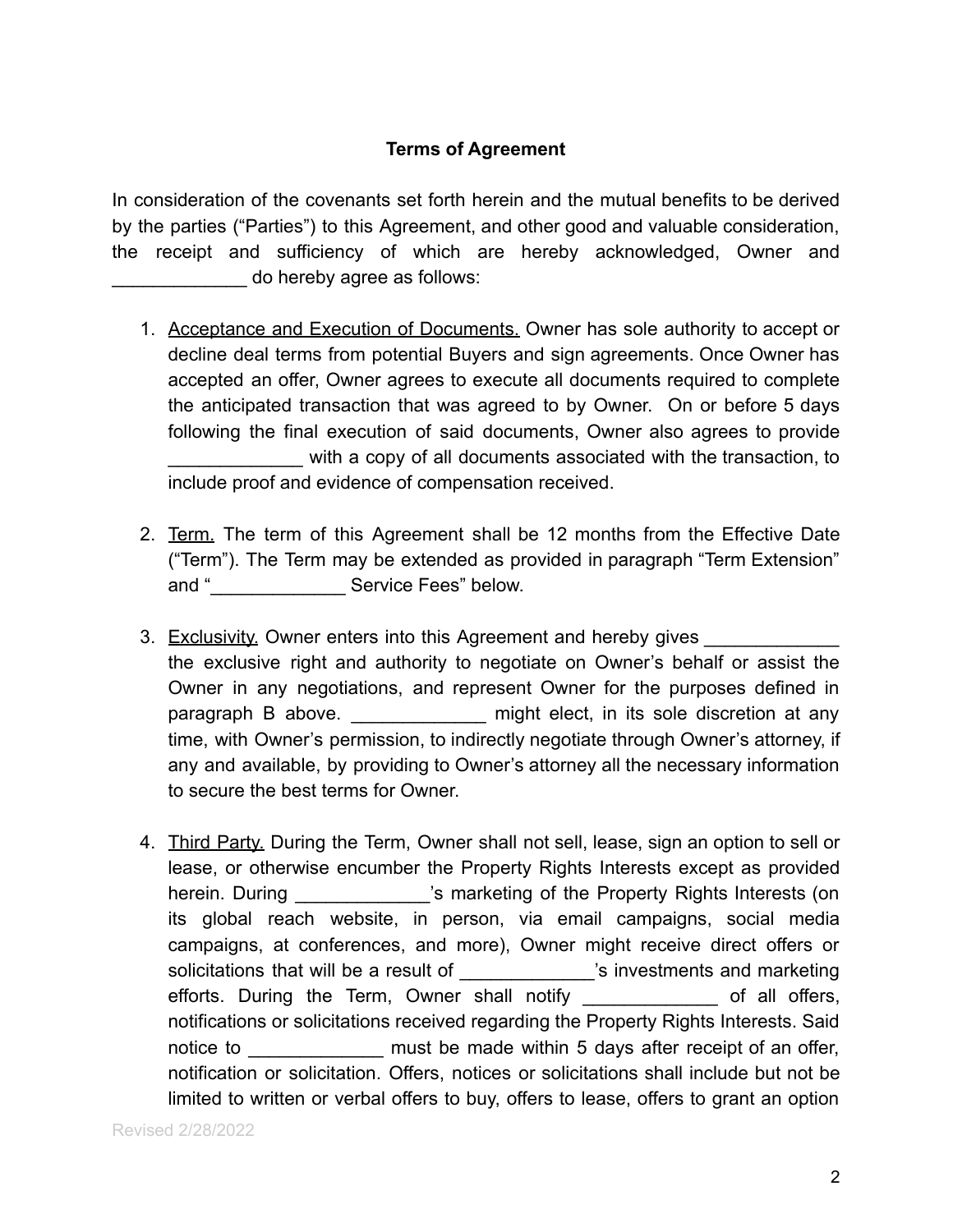to lease, notice of well permits, requests to survey and requests to cross Owners property to survey.

- 5. Term Extension. If, during the Term, a Buyer submits a written or verbal Offer to Owner, Agent, or **Example 20** directly or indirectly for all or a portion of the Property Rights Interests, the Term shall be extended by an additional 6 months.
- 6. Services. Services to Owner or Owner's Broker are:
	- a. The Shall list the Property Rights Interests on  $\mathbf{a}$ marketplace and platform;
	- b. \_\_\_\_\_\_\_\_\_\_\_\_\_\_\_\_ shall offer the platform support for Owner or Owner's Broker to upload relevant documents and marketing material provided;
	- c. \_\_\_\_\_\_\_\_\_\_\_\_\_ shall offer the platform support to route potential Buyer inquiries, questions, or offers to the Owner or Owner's Broker;
	- d. **Example 20** may market the Property Rights Interests through any available publication or service, including listing the Property Rights Interests through any auction or sealed bid service on website; and
	- e. Property Rights Interests may be marketed with other Property Rights Interests owned by third parties in order to maximize Purchase Price and provide additional exposure to the Property Rights Interests.
	- f. \_\_\_\_\_\_\_\_\_\_\_\_\_ may provide assistance to facilitate the closing;
		- \_\_\_\_\_\_\_\_\_\_\_\_\_, at its discretion, may provide to Owner or Owner's Broker the following additional services:
	- g. \_\_\_\_\_\_\_\_\_\_\_\_\_\_\_ may assist with the accumulation and organization of data and information relating to the Property Rights Interests to ready the Property Rights Interests to be valued and marketed;
	- h. **Example 20 may provide economic valuations and resources reports** concerning the Property Rights Interests ("Valuations");
	- i. **Example 20 may prepare and present Valuations, reports, data and** information to potential purchasers, agents or third parties;
	- j. \_\_\_\_\_\_\_\_\_\_\_\_\_\_\_\_ may use reasonable efforts to actively market the Property Rights Interests during the Term;
	- k. **Example 20** may provide assistance in the review of any title work;
- 7. Service Fees. Any and all cash consideration paid to the Owner by a Buyer shall be referred to as the Consideration. If within the Term, Owner and a Buyer close on the anticipated transaction of all or a portion of the Property Rights Interests, Owner shall pay \_\_\_\_\_\_\_\_\_\_\_\_\_\_\_\_ a Service Fees equal to \_\_\_\_\_% of the total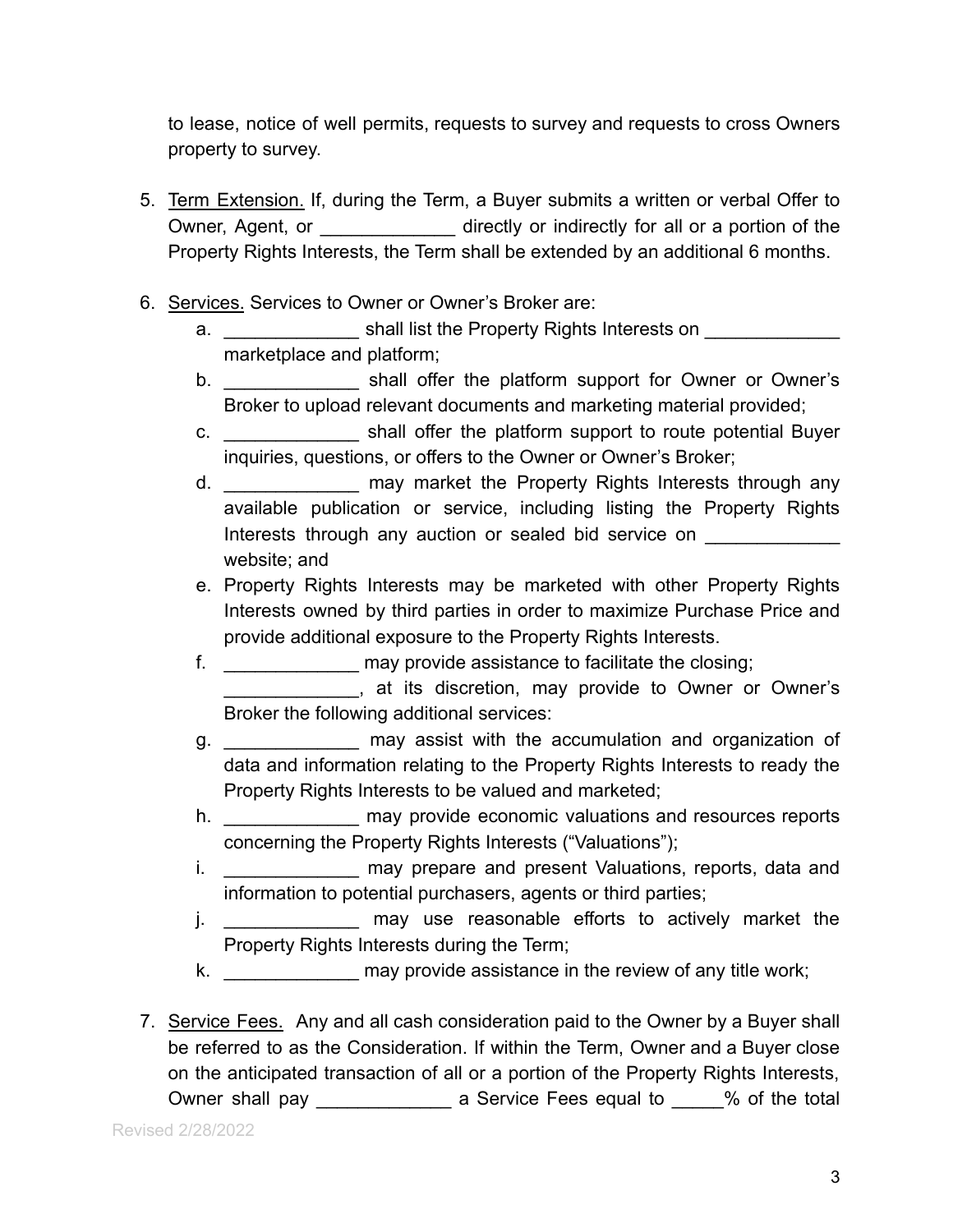Consideration received at closing. The Service Fees owed to shall be paid to **within 10 days following receipt of the** Consideration paid to the Owner.

If the Consideration includes future payments made to the Owner that extend beyond the Term of this Agreement, Owner shall owe and agrees to pay \_\_\_\_\_\_\_\_\_\_\_\_\_ additional Service Fees calculated using the same Service Fee % provide above as calculated for the closing of the original transaction contemplated herein. In the case of the Owner leasing the Property Rights Interests to a Buyer, royalty payments on the lease shall not be subject to a Service Fee for Property Rights Interests related to oil and gas mineral rights, but shall be included for all other Property Rights Interests. This obligation on the part of Owner shall survive the Term of this Agreement and shall extend to any successor or assigns of Buyer.

Owner agrees that in the event \_\_\_\_\_\_\_\_\_\_\_\_\_\_\_\_ desires to establish an escrow account for receipt of Gross Consideration, Owner shall direct Buyer to deposit all considerations into said escrow account or directly into account. Funds shall then be distributed to the Owner and  $\qquad \qquad$ .

Notwithstanding any language contained herein to the contrary, at the election of \_\_\_\_\_\_\_\_\_\_\_\_\_, Owner agrees that closing documents or other contracts related to transactions contemplated herein, will require that the Buyer, on behalf of the Owner, pay any and all current and future Service Fees directly to

If Owner sells or leases only part of Property Rights Interests to a Buyer, Owner agrees to pay denote the Service Fee for the sale of all or a portion of the remaining Property Rights Interests sold or leased within 12 months after the first closing.

If within 12 months after the termination of this Agreement, Owner conveys, exchanges or options the Property Rights Interest to anyone as a result of 's efforts or advertising, Owner shall pay but the Service Fees. \_\_\_\_\_\_\_\_\_\_\_\_\_\_\_\_\_\_ will provide the Owner with a list of prospective Buyers identified during the term of this Agreement.

8. Transfer. **Example 20** has the right to transfer this Agreement to a real estate agent. Owner may sign a new listing agreement with a real estate agent licensed

 $\mathcal{L}_\text{max}$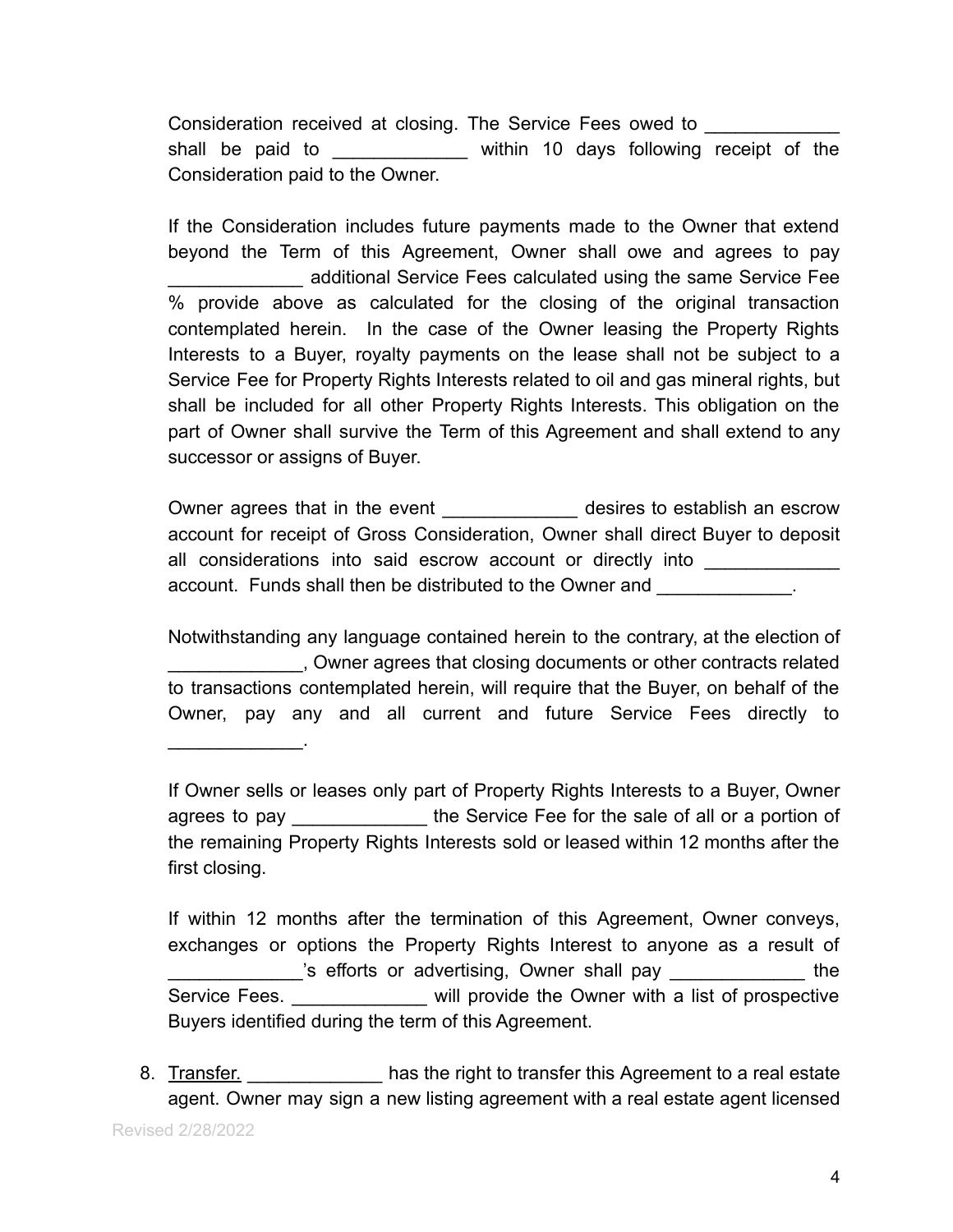with \_\_\_\_\_\_\_\_\_\_\_\_\_, in which case the new listing agreement would supersede this Agreement.

- 9. Termination Without a Buyer. If does not secure a Buyer before the end of the Term, this Agreement shall terminate unless extended by written agreement of both Parties, except as expressly provided for herein. Neither party will owe the other any funds, including penalties or damages.
- 10. Termination By Owner. If Owner terminates or breaches this Agreement and sells all or a portion of the Property Rights Interests to a third party within the Term, Owner shall owe to \_\_\_\_\_\_\_\_\_\_\_\_\_\_\_\_the Service Fees.
- 11. Termination by \_\_\_\_\_\_\_\_\_\_\_\_\_. \_\_\_\_\_\_\_\_\_\_\_\_\_\_has the authority to terminate this Agreement in its sole discretion at any time. Neither party will owe the other any funds, including penalties or damages.
- 12. Consent and Release. Owner gives permission to the use any documents provided by Owner in Theorem 2013 is communication with potential Buyers, in publications, advertising, website or other media activities (including social media and the internet). The documents provided by Owner can be, but are not limited to, deeds, lease agreements, surface use agreements, offers to lease, offers to purchase, legal descriptions, authorization for expenditures, joint interest billing statements, joint venture agreements, trust documents and inheritance documents. Owner gives permission without expectation of compensation or other remuneration, now or in the future. Owner understands that this consent is perpetual, that it may not be revoked, and that it is binding on Owner's heirs, successors and assigns, even after this Agreement has terminated or expired.
- 13. Indemnity. Owner shall defend, indemnify and hold harmless and its officers, directors, employees, contractors, agents, successors and permitted assigns (each, a "Company Indemnitee") from and against all Losses (defined below) arising out of or resulting from any claim, suit, action, proceeding or government order or prosecution, arising out of or relating to each Company Indemnitee's actions pursuant to this Agreement, except any Losses resulting from the gross negligence or willful misconduct of a Company Indemnitee. "Losses" mean all losses, damages, liabilities, deficiencies, actions, judgments, interest, awards, penalties, fines, costs or expenses of whatever kind, including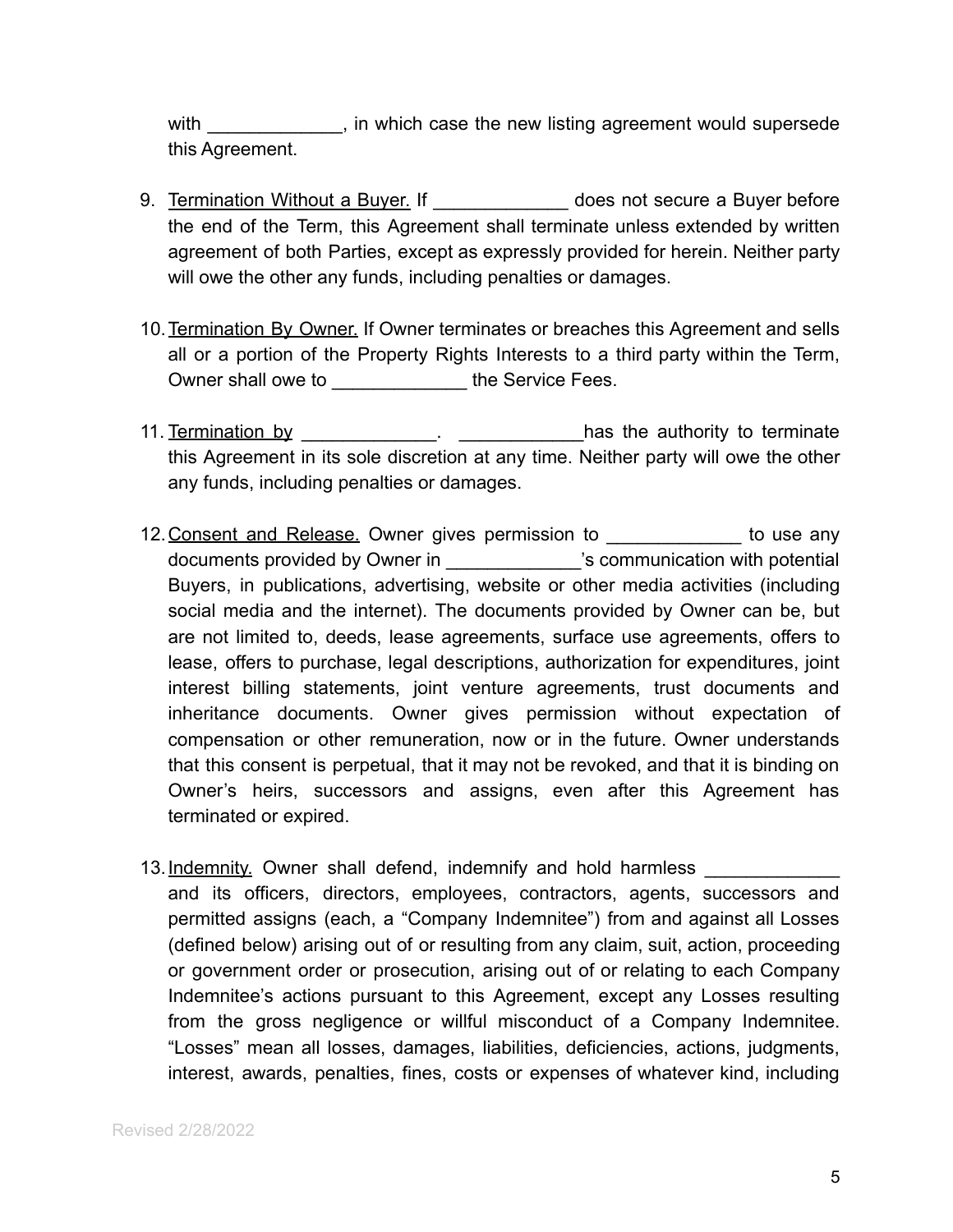reasonable legal fees and the cost of enforcing any right to indemnification hereunder and the cost of pursuing any insurance providers.

- 14.Authority. The undersigned represent and warrant that they have authority and legal capacity to execute this Agreement on behalf of their respective Parties.
- 15.Legal Counsel. By signing this Agreement, Owner acknowledges that this Agreement has important legal consequences and represents that Owner has had sufficient opportunity to obtain and rely on the advice of counsel.
- 16. Benefits. Nothing in this Agreement shall be deemed to inure to the benefit of any other person other than Owner and **EXALC** 2011 11
- 17. Laws. Owner agrees that this Agreement shall be interpreted and construed in accordance with the laws of the State of Colorado.
- 18. Arbitration. Should any claims be brought against The metated to this Agreement, they shall be brought in arbitration in any entirety within Colorado.
- 19.Severability. To the extent that any provision hereof is deemed unenforceable, all remaining provisions of this Agreement shall not be affected thereby and shall remain in full force and effect.
- 20.Execution. This Agreement may be executed in counterparts and may be executed by way of electronic signature, signed fax copy or a signed pdf copy, any of which shall be deemed an original. Copies taken together shall be deemed to be a full and complete contract between the parties.
- 21. Binding. This Agreement is binding upon the Parties hereto, their heirs, administrators, executors, successors and assigns.
- 22.Amendments. Any modification of or amendment to this Agreement must be in writing signed by both parties.
- 23.Entire Agreement. This Agreement constitutes the entire contract between the parties, and any prior agreements, whether oral or written, have been integrated and merged into this Agreement.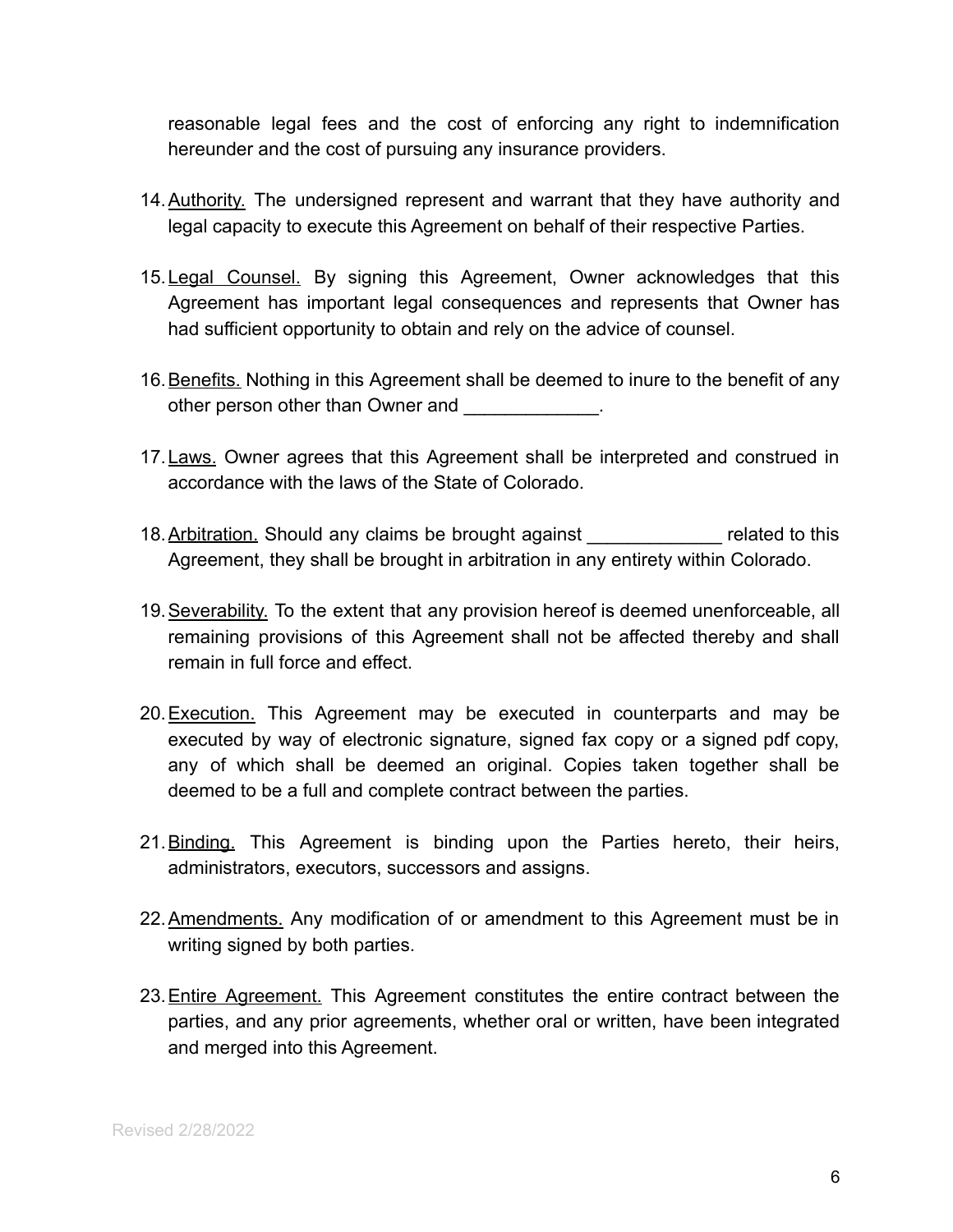## **OWNER**

| Signature:<br>Name: |  |
|---------------------|--|
|                     |  |
| Company:            |  |
| Title:              |  |
| Address:            |  |
| Home phone:         |  |
| Cell phone:         |  |
| E-mail:             |  |

Signature: Name: Title: